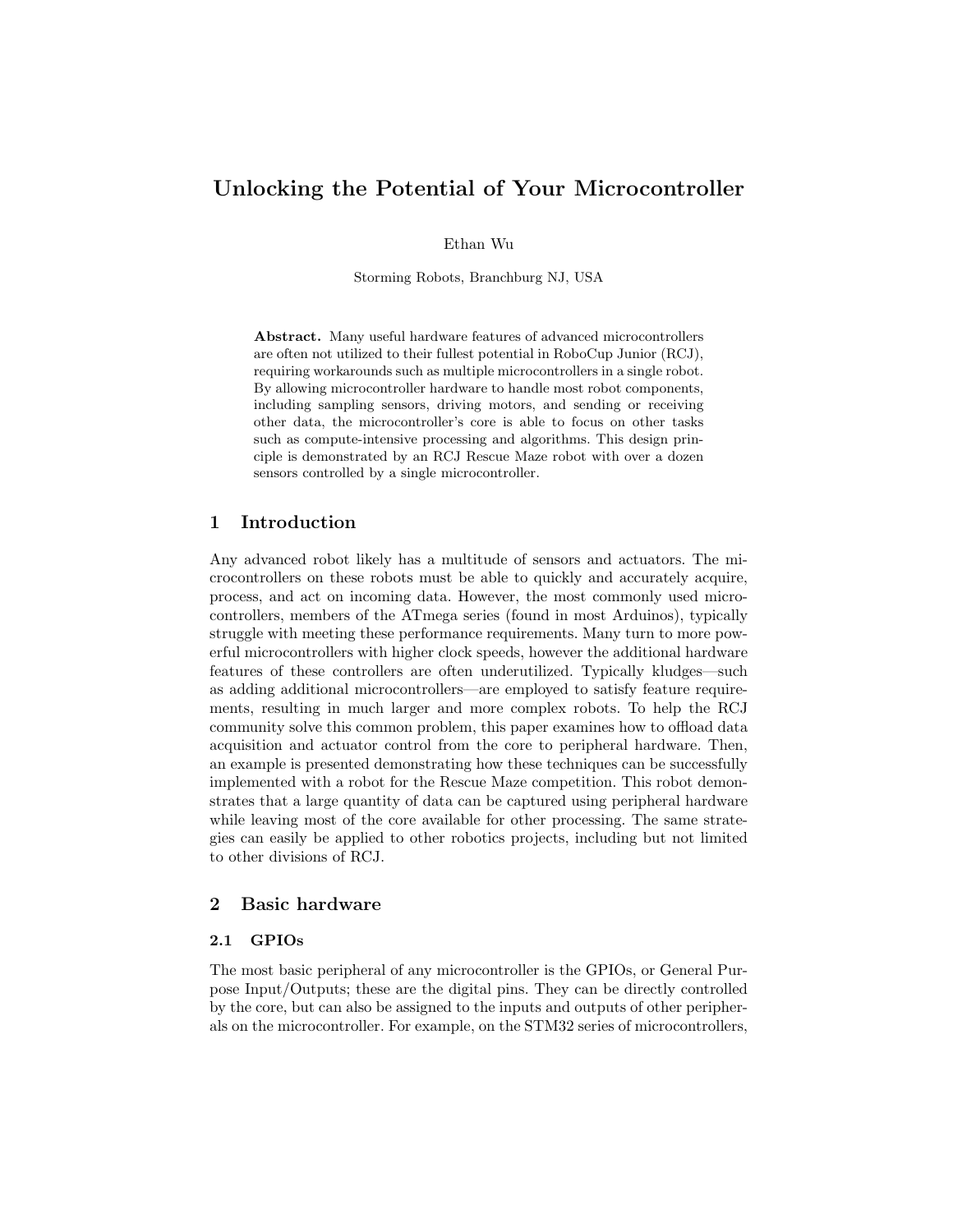all non-special pins (i.e. everything except power and clock source) are GPIOs that can be assigned to be used by other peripherals available on that pin, such as ADCs,  $I^2C$ , and even the debug port. Thus, one physical pin on the microcontroller package can serve many different roles, making pins with many peripherals attached valuable for future expansion and alternative uses or applications.

#### 2.2 Interrupts

Interrupts are one of the most basic and important concepts in an embedded microcontroller; they have many applications. Different types of interrupts can be triggered by various components, but they all serve to "interrupt" other hardware in the microcontroller, essentially informing it that some event happened. Arduino users are likely familiar with external interrupts—those triggered by a digital state change on a GPIO pin. These external interrupts can trigger on a variety of conditions, including at minimum rising and falling edge triggers [\[4\]](#page-5-0). They can trigger an interrupt service routine in the microcontroller's core, which is what is typically seen with Arduinos, but can also trigger other hardware and peripherals inside the microcontroller.

Besides physical pins and external events, other internal peripherals inside the microcontroller can also trigger interrupts, typically signaling an event that occurred in the peripheral. This enables complex hardware-handled behavior by allowing various peripherals to work together asynchronously, responding to tasks as they need to be done.

# 3 Timers

One of the most basic and versatile features on a microcontroller is its timers. They perform a very simple function—count. However, the various triggers, counting modes, and output options are what makes them so powerful.

### 3.1 CCR: Input

Timers typically contain one or more capture/compare registers (CCRs). With the CCRs in input capture mode, each CCR channel can be configured to save the current value of the counter when an edge is detected on a GPIO pin. This is particularly useful for capturing precise timing information without any intervention from the core. This functionality can be used to capture information about a pulse or PWM signal. Two CCRs capture each edge of a signal, giving the pulse's width and its period (in the case of PWM), with the counter resetting on one of the edges.

#### 3.2 CCR: Output

Each CCR can also generate an output by comparing its value with the current value of the counter. This is commonly used for generating a PWM signal (and is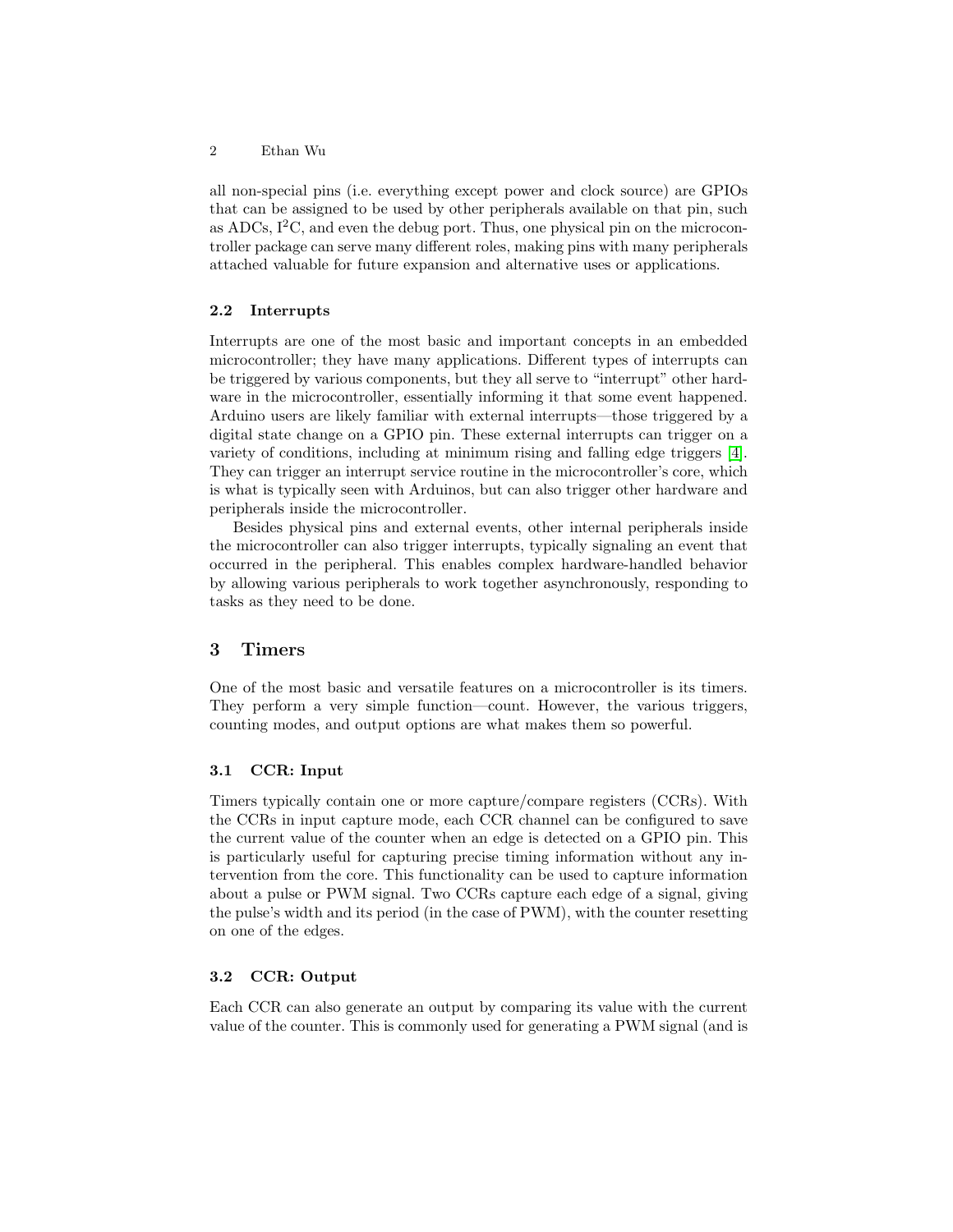how an Arudino's hardware PWM works), with the value of the CCR specifying the on-time and the configurable maximum value of the counter specifying the period. It is often used for motor control.

#### 3.3 Slave mode

The timer's counter can also be controlled by other external factors in what is termed slave mode. A timer can be set to reset, count, or switch counting direction depending on other events (from outside the microcontroller or from another timer) [\[3\]](#page-5-1). One important function this enables is encoder mode, where the timer's slave mode controller handles counting up or down depending on the quadrature encoder input. Because this is controlled by hardware, it is virtually impossible for the timer to skip encoder counts, and also does not require interrupting the core (with the possibility of miscounting) like an encoder implementation with external interrupts [\[1\]](#page-5-2).

### 4 Peripheral features

#### 4.1 ADC

Almost all microcontroller contain at least one analog-to-digital converter (ADC). More advanced microcontrollers also have additional features on ADCs such as analog watchdogs, which will generate an interrupt when a certain channel's value goes outside of a predefined range. ADCs can also include various sampling modes and sampling controls. The most basic of these is the sample rate; higher rates can be achieved by using fewer bits of precision. Many ADCs can also set up sampling sequences, allowing multiple channels to be sampled with their own sampling times, and the sampling order to be customized. For example, if a channel needs to be sampled more frequently than the others, it could occupy more sampling slots in the ADC's scan sequence; if a channel needed additional accuracy, it could have a longer sampling time.

#### 4.2 Serial protocols

Microcontrollers contain various hardware peripherals for common serial protocols, such as  $I^2C$ , SPI, USART (which supports both UART or standard "serial" and more obscure synchronous protocols), and CAN. These peripherals are likely familiar to Arduino users and handle transmitting data over the protocol. The peripheral typically transmits or receives one word (usually byte) at a time, while handling protocol-level logic such as flow-control in UART and clock lines for I <sup>2</sup>C and SPI. They will fire interrupts when the transmit register is done transmitting for the next word to be loaded into the register. Similarly, incoming data often also triggers an interrupt for the data to be read out of the receive register before the next word is received. However, both these reading and writing processes can be streamlined with DMA which is discussed next.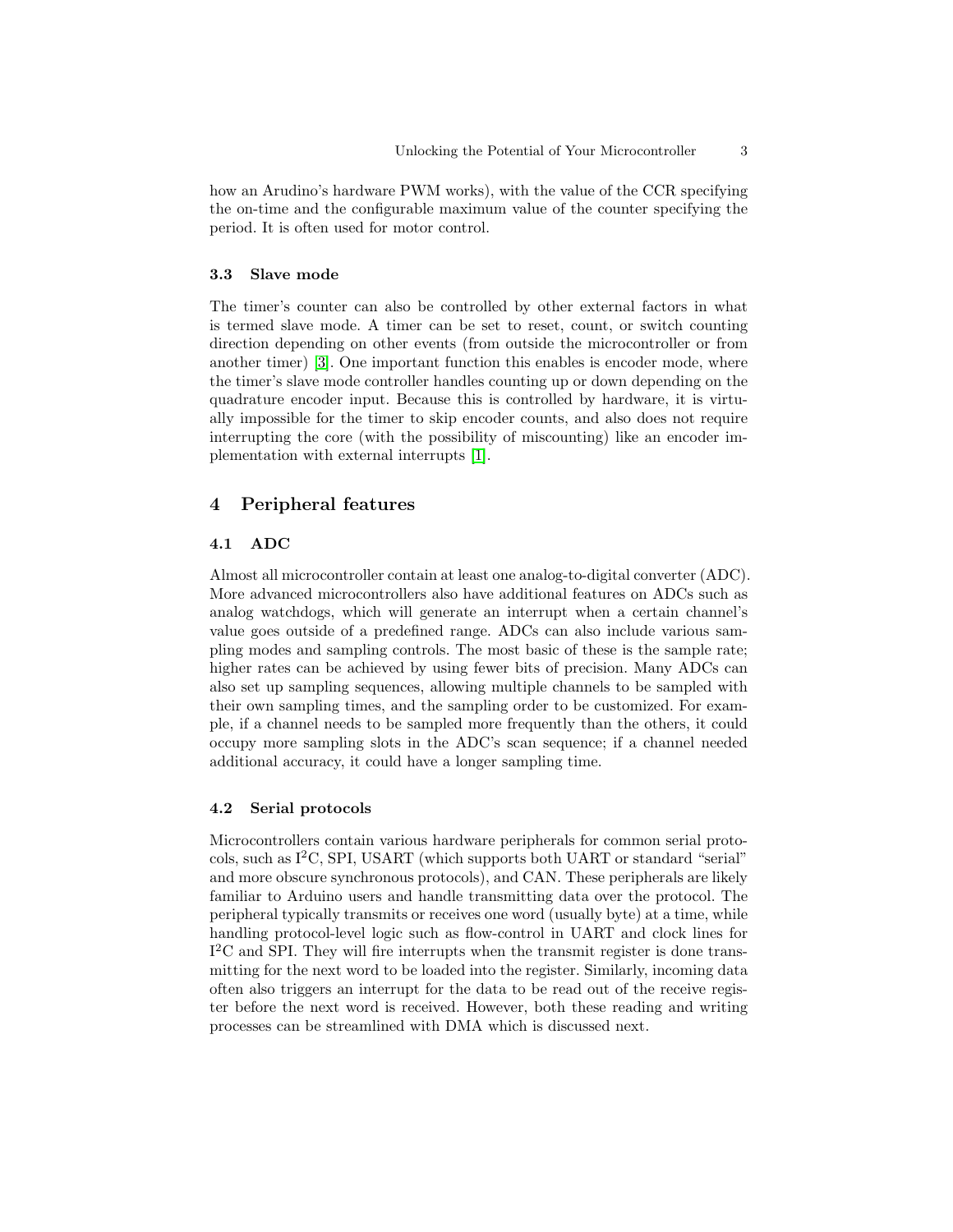# 5 DMA

Many microcontrollers also possess Direct Memory Access peripherals, which copy memory from one region to another. This is typically used to move data between a peripheral and main memory, and is particularly useful for "queuing" up data to a peripheral that can only accept one word at a time. Each DMA consists of streams which will transfer between specific regions when an interrupt is fired. Most peripherals are able to trigger DMA requests when appropriate.

The DMA channels can be configured to automate many "long" tasks that would typically involve the core repeatedly writing or reading data. An ADC can read all of its input channels into main memory without core involvement by configuring DMA to cycle through memory addresses. Thus any necessary ADC values can be updated independently in the background. Communications over serial ports (UART, I<sup>2</sup>C, SPI, etc.) can also be streamlined with DMA, because the DMA can take care of sequentially "feeding" words to the peripheral from a memory buffer. The DMA request is fired after each word is transmitted, then DMA copies the next word from memory to the transmit register. The core simply needs to start this request without further involvement in transmission, making this operation completely asynchronous and handled by hardware.

#### 6 Example robot

#### 6.1 Design

For the RCJ Rescue Maze competition, a compact robot was designed around a single microcontroller (STM32F405) to power all decision-making, data acquisition, and system control other than its vision system (see Fig. [1](#page-4-0) for an architectural overview). In the planning phase, microcontroller hardware was carefully allocated between sensors of various types using the features discussed above.

Motor PWM control was driven by a timer, like the hardware PWM output of Arduinos.

Analog sensors, such as a reflectivity sensor and analog Sharp distance sensors, were connected to ADCs in continuous mode, with readings transferred into a buffer in main memory by DMA. Because the entire process is handled by hardware, adding additional sensors has minimal impact on overall microcontroller performance; the robot was designed with six of these distance sensors to facilitate accurate navigation.

Two Melexis temperature sensors were configured to output using PWM, which could then be read by a timer. Thus acquiring temperature readings was done independently for multiple sensors entirely utilizing microcontroller hardware, without needing to poll over  $I^2C$  or SPI.

An ultrasonic sensor was used with a timer in pulse capture mode to capture the length of time for which the echo signal was high. This allowed for highly accurate time (i.e. distance) measurement without needing to interrupt the core.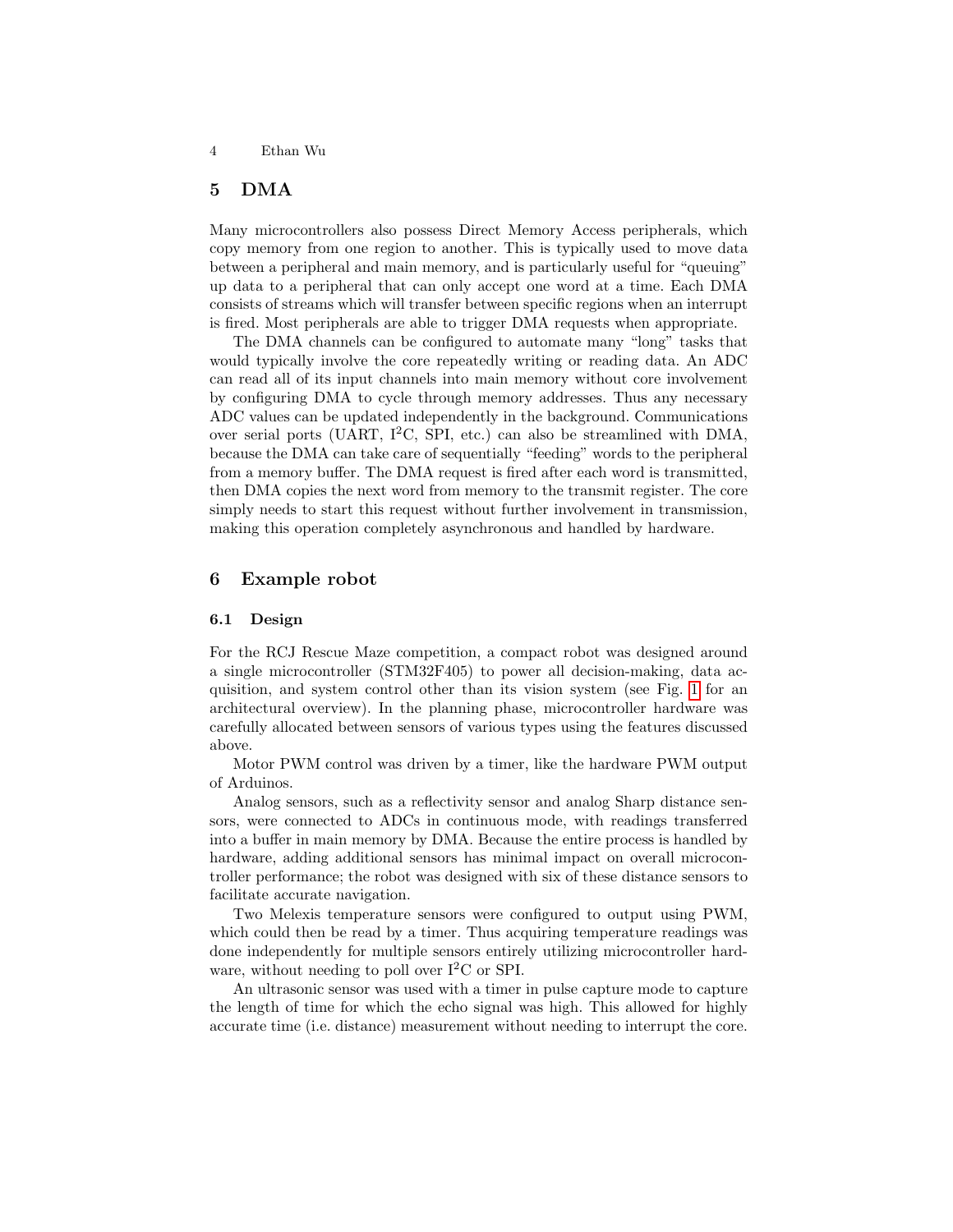

<span id="page-4-0"></span>Fig. 1. An RCJ Rescue Maze robot architecture utilizing hardware peripherals of a microcontroller

Quadrature encoders were also managed by timers, providing accuracy at high speeds without constant core interrupts as would be typical on an Arduino. The timer hardware can easily handle a high rate of encoder counts (up to 84 MHz in the STM32F405 [\[2\]](#page-5-3)) because it is implemented entirely in circuitry. Thus it is particularly useful in high speed, high precision applications.

Since the current values of these sensor inputs could be read by a simple memory access to the register of a timer or the memory buffer copied to by DMA, data acquisition code running in the core can be very simple and efficient.

The only sensor that could not be handled entirely by hardware was the I<sup>2</sup>C-based IMU, which required periodic polling over the bus and sensor fusion processing by the core. However, this could still be optimized by utilizing DMA in  $I^2C$  transactions to perform the register reads asynchronously, allowing the core to perform other actions while the  $I^2C$  bus was busy.

Using this intelligent design, most sensors were handled by hardware peripherals of a single microcontroller. Therefore a majority of core processing time was dedicated to perform calculations relevant to the algorithmic task, navigating the robot through the maze.